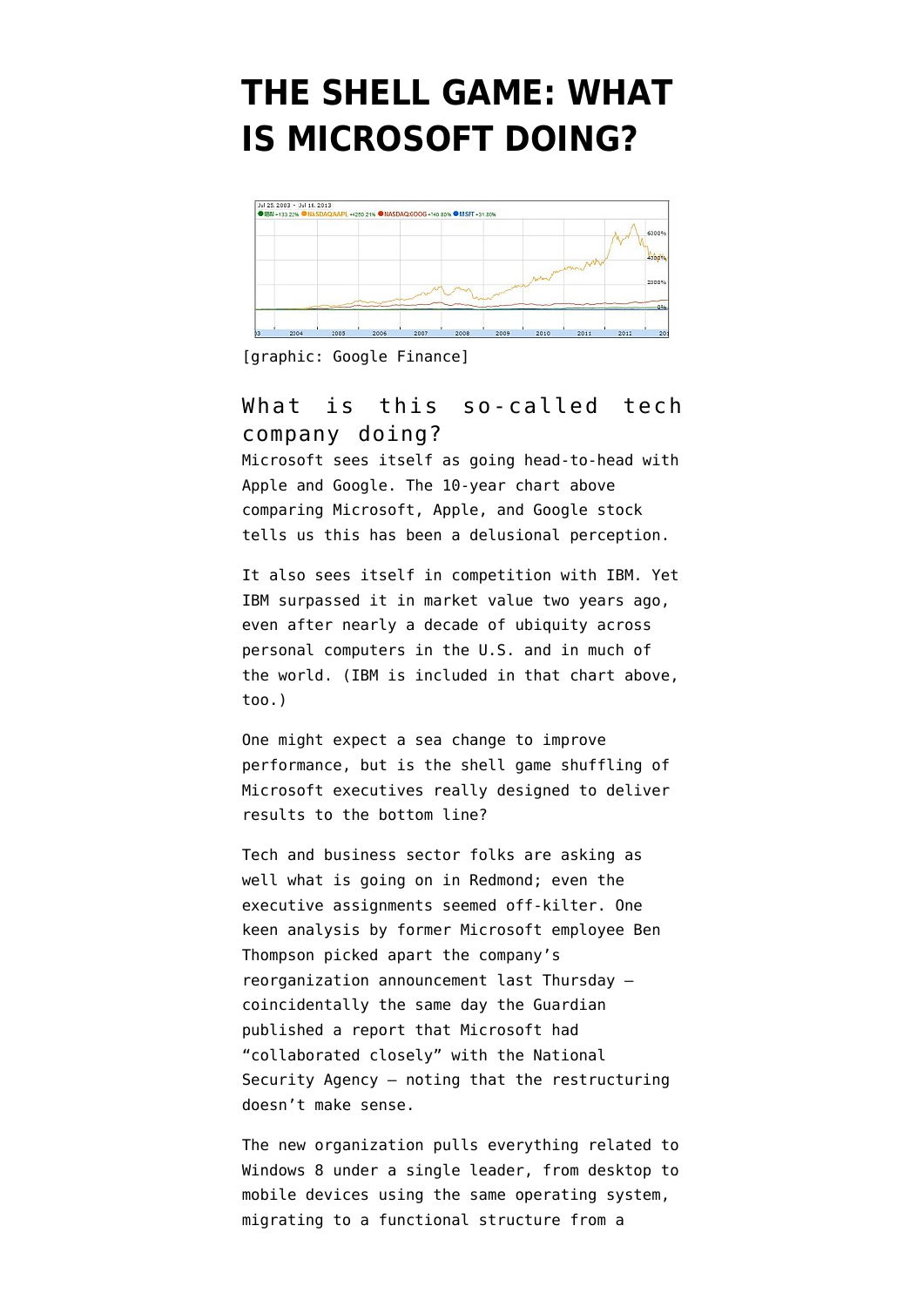divisional structure. There are several flaws in this strategy Thompson notes, but a key problem is accountability.

To tech industry analysts, the new functional structure makes it difficult to follow a trail of failure in design and implementation for any single product under this functional umbrella.

To business analysts, the lack of accountability means outcomes of successful products hide failed products under the functional umbrella, diluting overall traceability of financial performance.

But something altogether different might be happening beneath the umbrella of Windows 8.

There's only one product now, regardless of device — one ring to rule them all. It's reasonable to expect that every single desktop, netbook, tablet, cellphone running on Windows 8 will now substantially be the same software.

Which means going forward there's only one application they need to allow the NSA to access for a multitude of devices.

We've already learned from a Microsoft spokesman that the [company informs the NSA about bugs or](http://www.bloomberg.com/news/2013-06-14/u-s-agencies-said-to-swap-data-with-thousands-of-firms.html) [holes in its applications](http://www.bloomberg.com/news/2013-06-14/u-s-agencies-said-to-swap-data-with-thousands-of-firms.html) BEFORE it notifies the public.

It's been [reported for years about numerous](http://techrights.org/2008/04/30/binary-bridges-and-security/) [backdoors and holes](http://techrights.org/2008/04/30/binary-bridges-and-security/) built intentionally and unintentionally into Microsoft's operating systems, from Windows 98 forward, used by the NSA and other law enforcement entities.

Now [Skype has likewise been compromised](http://www.theverge.com/2013/7/11/4514938/nsa-could-pull-email-or-video-calls-from-microsofts-servers-says-guardian/in/4167369) after Microsoft's acquisition of the communications application and infrastructure for the purposes of gathering content and eavesdropping by the NSA, included in the PRISM program.

Given these backdoors, holes, and bugs, Microsoft's Patch Tuesday — in addition to its product registration methodology requiring online validation of equipment — certainly look very different when one considers each